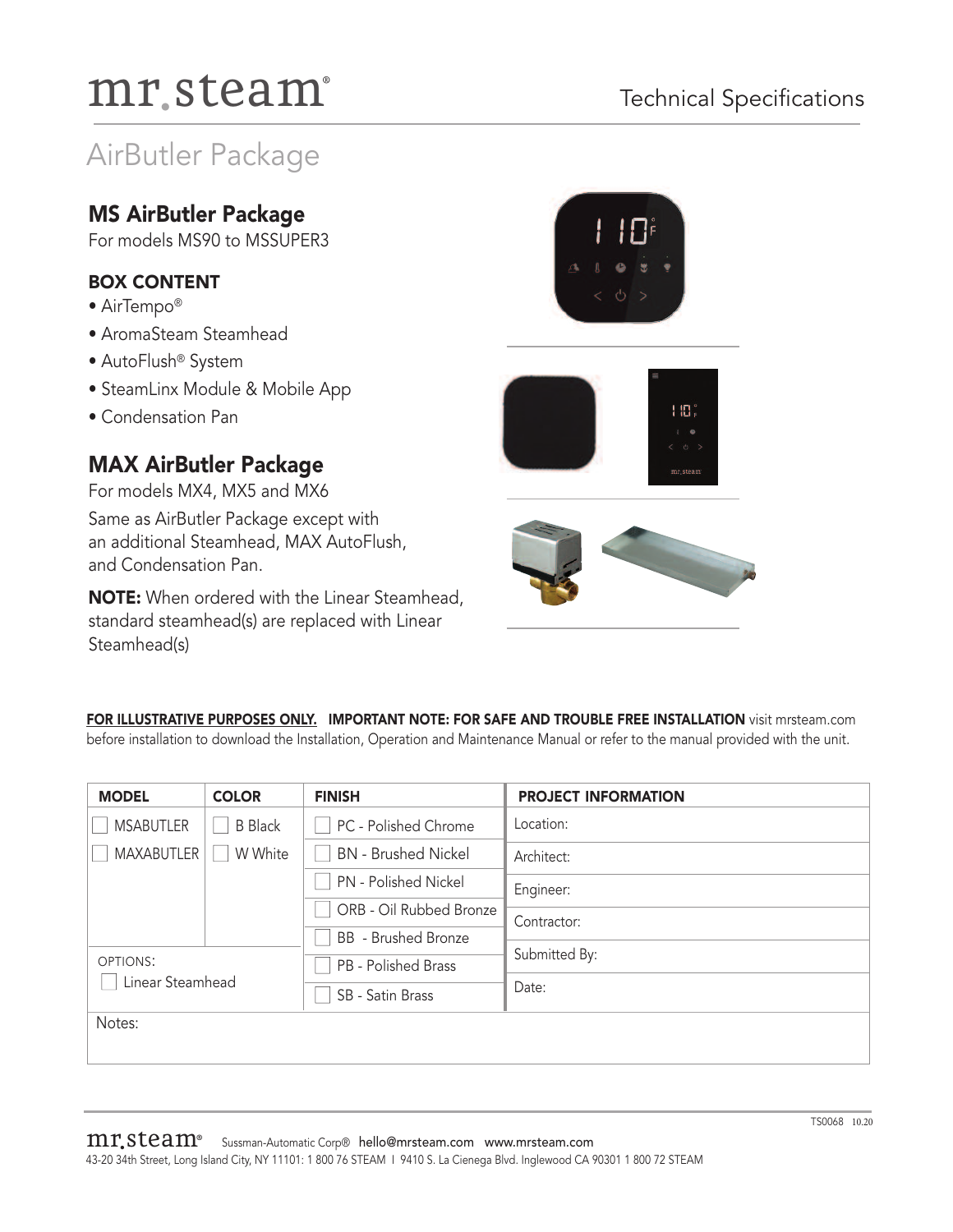## TE CHNICAL SPECIFICATIONS

## AirTempo® Controls

True wireless control. A "nomadic" way to control your steam, whether installed on a wall or easily positioned on your bathroom vanity. Simply peel & stick for tool-free installation. It can even be attached to a glass shower wall.

### **AirTempo Control Features:**

- Wall mounted, battery powered wireless control
- 
- LCD display RF transceiver
- Capacitive touch panel Flush mount or surface mount options
- 60 foot range from generator 100% waterproof electronic assembly
- Programmable temperature Compatibility with SteamLinx™
- in matching finish cell batteries (included)
- AromaSteam Steamhead Powered by two CR2450 coin

The AirTempo controls are designed to be installed inside or outside the steam room but is primarily installed inside the steam room. If the control is installed inside the steam room the control must be located:

–––––––––––––––––––––––––––––––––––––––––––––––––––––––––––––––––––––––––––––––––––––––

- 4-5 feet above the floor
- in a location representative of the desired steam bathing temperatures. Do not locate the control above or near the steamhead or direct steam emissions.

––––––––––––––––––––––––––––––––––––––––––––––––––––––––––––––––––––––––––––––––––

• on a vertical wall

The communication range of the control is 60 feet, the wireless receiver can be moved closer to the steam room by using a longer cable if the generator is more than 60 feet from the steam room or if construction materials impede the wireless signal.

If the control is installed outside the steam room a Remote Temperature Probe Part Number MSTS must be installed inside the steam room.

### **Box Contents:**

- AirTempo Tube of Silicone Sealant
- Steamhead Owner's Manual
- -
- Wireless Receiver Batteries
- Control Cable (3 ft.) Mounting Hardware

### **Dimensions for the Surface Mount Control:**



### **Dimensions for the Flush Mount Control:**



**FOR ILLUSTRATIVE PURPOSES ONLY. IMPORTANT NOTE: FOR SAFE AND TROUBLE FREE INSTALLATION** visit mrsteam.com before installation to download the Installation, Operation and Maintenance Manual or refer to the manual provided with the unit.

| <b>MODEL</b>                             | <b>MOUNTING STYLE</b>   | <b>FINISH</b>              | <b>PROJECT INFORMATION</b> |
|------------------------------------------|-------------------------|----------------------------|----------------------------|
| AirTempo                                 | Surface Mount           | PC - Polished Chrome       | Location:                  |
|                                          | Flush Mount             | <b>BN</b> - Brushed Nickel | Architect:                 |
|                                          | Square*                 | PB - Polished Brass        | Engineer:                  |
|                                          | Flush Mount<br>Round*   | SB - Satin Brass           |                            |
|                                          |                         | <b>BB</b> - Brushed Bronze | Contractor:                |
| sold separately 104232RD.<br>or 104232SQ | *The flush mount kit is | PN - Polished Nickel       | Submitted By:              |
|                                          |                         | ORB - Oil Rubbed Bronze    | Date:                      |
| Notes:                                   |                         |                            |                            |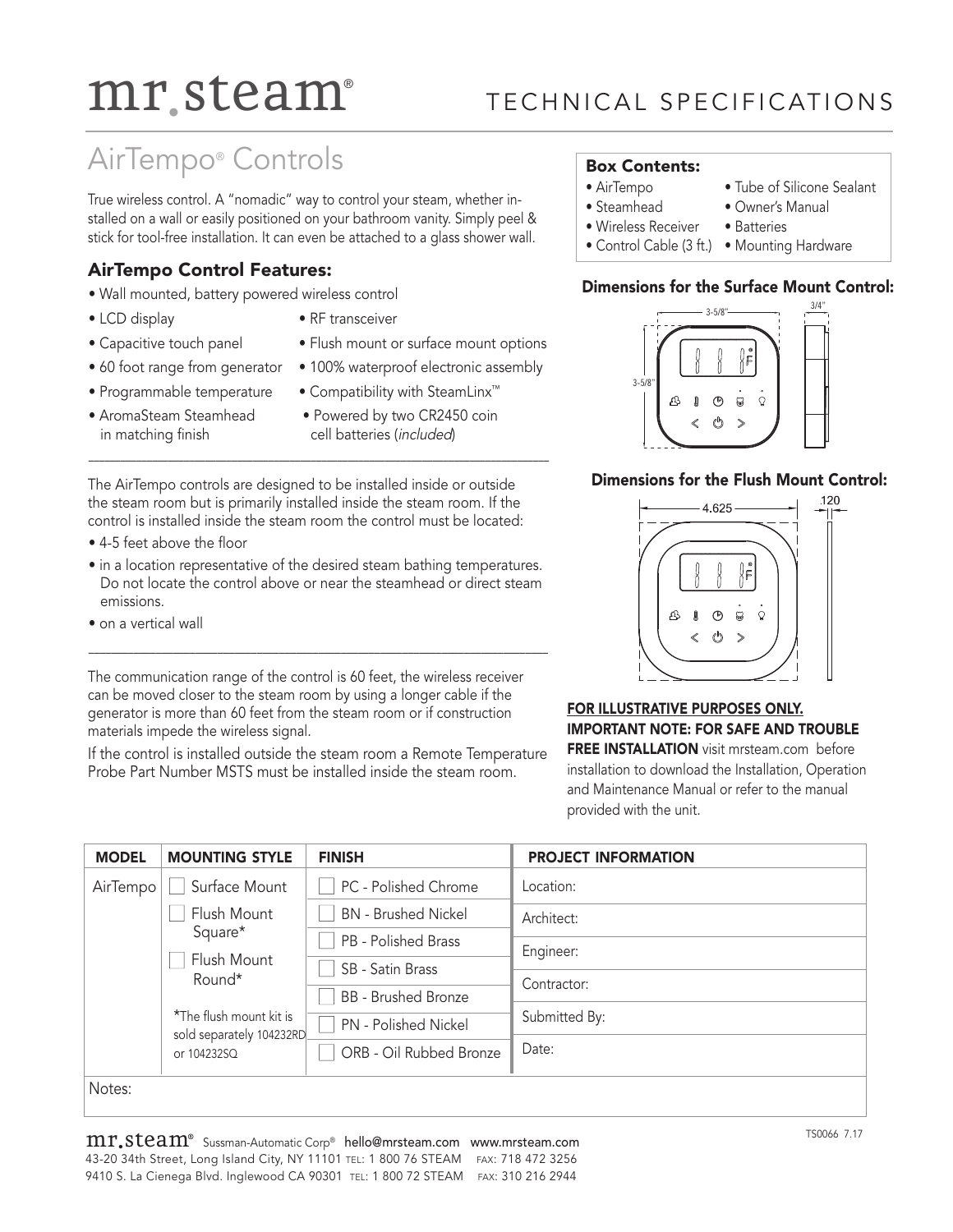# mr.steam<sup>®</sup> Technical Specifications

## AutoFlush®

## **Box Contents**

- AutoFlush Valve with Cord
- Installation instructions

## **Operation**

The optional AutoFlush System feature automatically drains the MrSteam system following each use. A time delay allows the water to cool down (about two hours) before it drains by gravity for a safe and gentle operation.

**Note:** If the Express Steam® option has been installed, the AutoFlush will drain for ten minutes then refill with fresh water to begin the pre-heat cycle. AutoFlush Valve

Drain Valve

Nipple  $(1^{\frac{1}{n}}$  NPT x  $3\frac{1}{2}$ *not supplied*)

**DO NOT TURN OR REMOVE THE DRAIN VALVE** (shown in the correct open position)

**AutoFlush Shown Fully Assembled**

Our exclusive AutoFlush automatically and electronically drains the system, providing CleanSteam... Every Time® and introduces fresh water.

**FOR ILLUSTRATIVE PURPOSES ONLY. IMPORTANT NOTE: FOR SAFE AND TROUBLE FREE INSTALLATION** visit mrsteam.com before installation to download the Installation, Operation and Maintenance Manual or refer to the manual provided with the unit.

Steam Generator

| <b>MODEL</b> | <b>PROJECT INFORMATION</b> |               |  |
|--------------|----------------------------|---------------|--|
| MS 81500E    | Location:                  | Contractor:   |  |
|              | Architect:                 | Submitted By: |  |
|              | Engineer:                  | Date:         |  |
| Notes:       |                            |               |  |

Plumb to Drain Line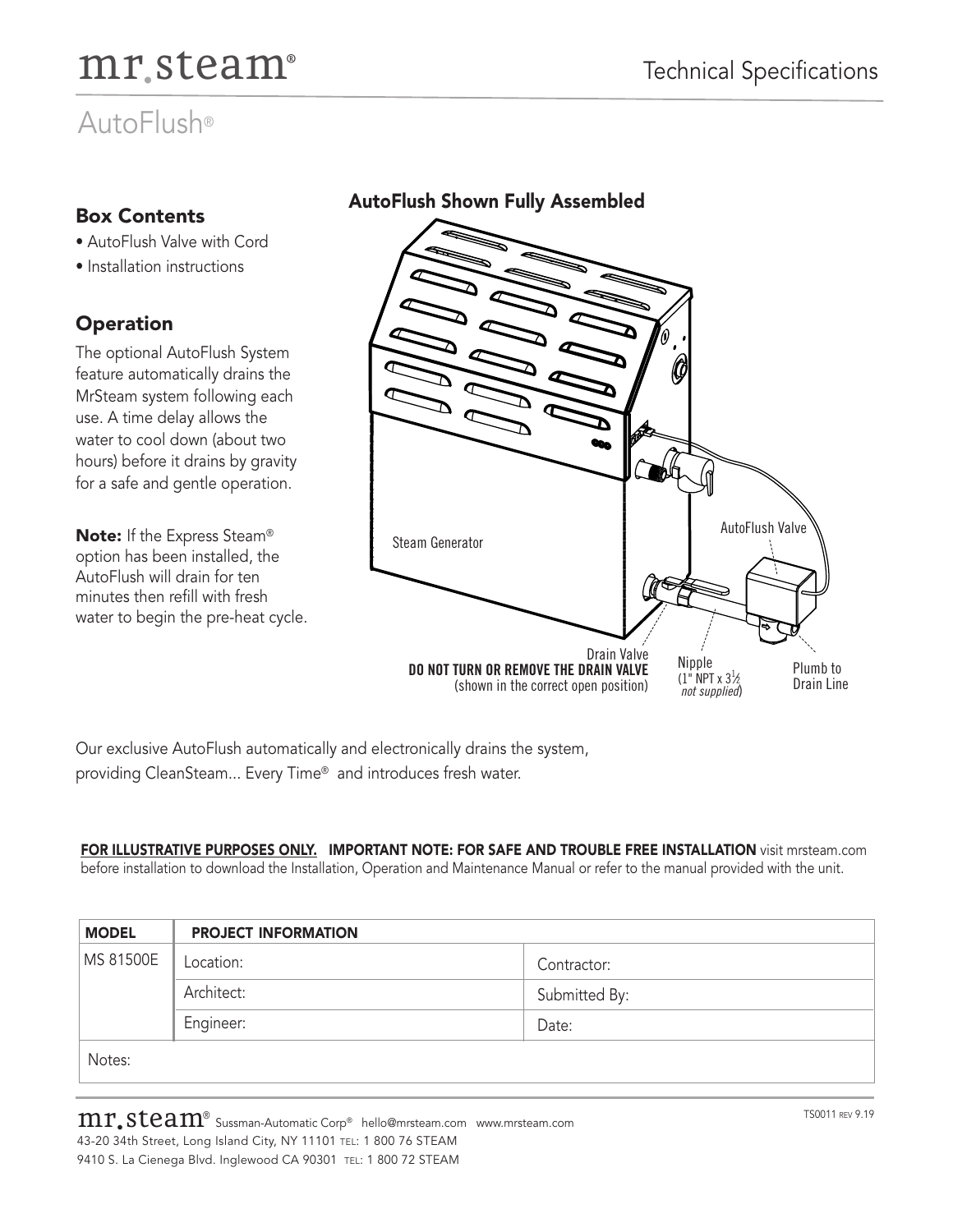## Condensation Pan 103867 & 104402



**NOTE:** For MX4E, MX5E and MX6E use model 104402

### **FOR ILLUSTRATIVE PURPOSES ONLY. IMPORTANT NOTE: FOR SAFE AND TROUBLE FREE INSTALLATION** visit mrsteam.com

before installation to download the Installation, Operation and Maintenance Manual or refer to the manual provided with the unit.

| <b>MODEL</b>                       | <b>PROJECT INFORMATION</b> |               |  |
|------------------------------------|----------------------------|---------------|--|
| 103867<br>$\blacksquare$<br>104402 | Location:                  | Contractor:   |  |
|                                    | Architect:                 | Submitted By: |  |
|                                    | Engineer:                  | Date:         |  |
| Notes:                             |                            |               |  |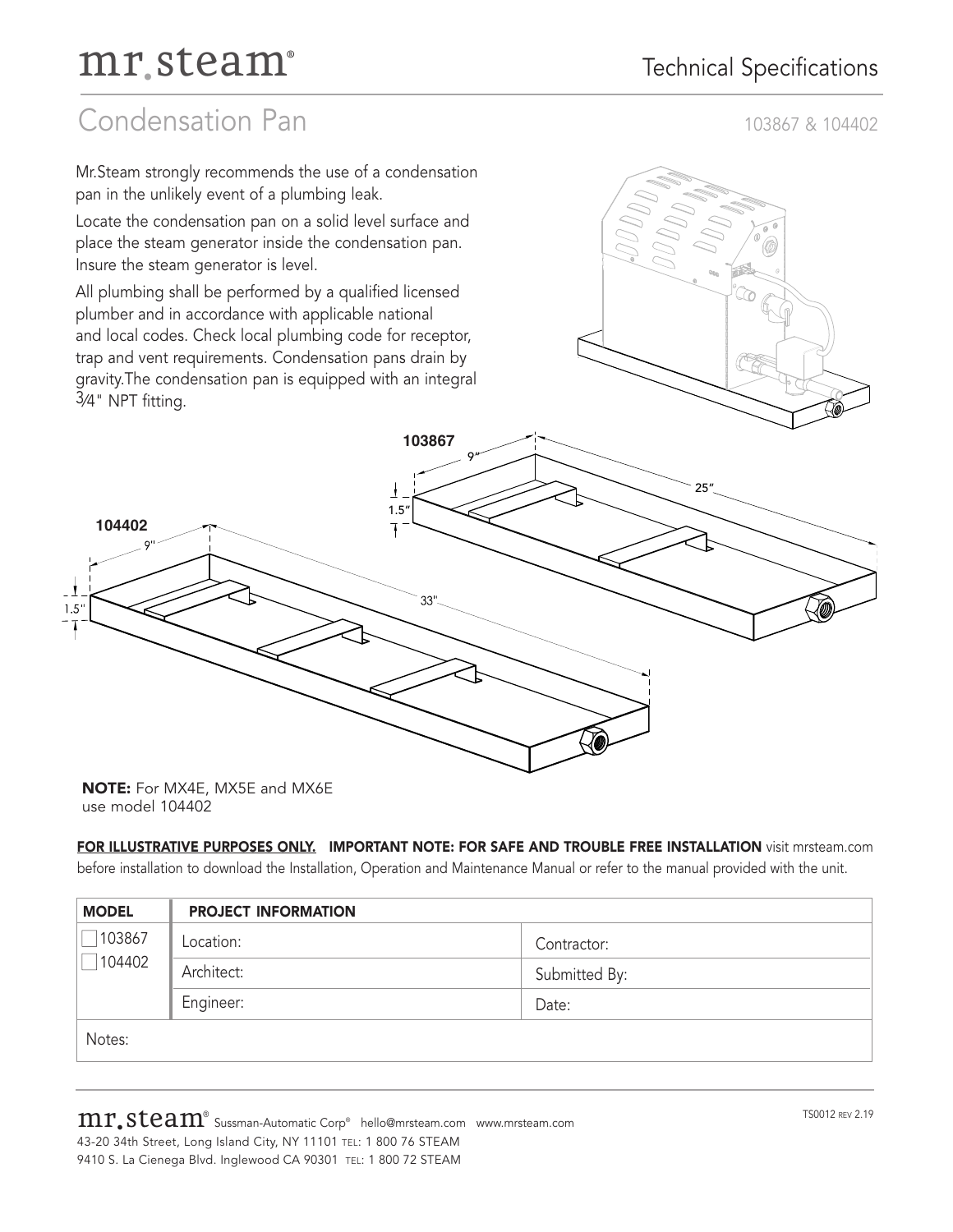# mr.steam® Technical Specifications

## AromaSteam Steamhead Round 103937, Square 104040, 104104

- Even distribution of steam while remaining cool to the touch
- No field assembly required
- No moving parts
- Integrated aromatherapy oil well for in shower use

## **Round & Square Steamhead Installation** ( 1⁄2" NPT)

**IMPORTANT:** Do not disassemble steamhead. MrSteam's steam head is shipped fully assembled and requires no additional assembly.

Because the steamhead and direct steam emissions are very hot, locate the steamhead where incidental contact by bather with the steamhead or direct steam emission cannot occur. **! CAUTION**

**NOTE:** A 1.5" clearance hole around the steam pipe is needed to mount the steamhead.

Locate steamhead 6-12 inches above floor, except for:

- Tub/shower enclosures, install 6 inches above tub top edge.
- For enclosures with acrylic or other non-heat resistant flooring install Acrylic Shield Part Number 103938 /10398SQ

**IMPORTANT NOTE:** To preserve steamhead finish, do not use wrench or other tools to tighten. DO NOT use abrasive cleansers or chemicals. Use only water with mild soap and a non-abrasive sponge.





**PEAUTION** Consult with supplier of acrylic, fiberglass and other non-heat resistant enclosures for recommended steamhead location. Use Acrylic Shield PN 103938 / 103938SQ. See instructions provided with steam shield. (An acrylic shield is not available for the iSteam steamhead.)

**FOR ILLUSTRATIVE PURPOSES ONLY. IMPORTANT NOTE: FOR SAFE AND TROUBLE FREE INSTALLATION** visit mrsteam.com before installation to download the Installation, Operation and Maintenance Manual or refer to the manual provided with the unit.

| <b>MODEL</b>     | FINISH**                  | <b>PROJECT INFORMATION</b> |
|------------------|---------------------------|----------------------------|
| 103937-Round     | <b>BB</b> Brushed Bronze  | Location:                  |
| 104040-Square    | <b>BN Brushed Nickel</b>  | Architect:                 |
| $\sqrt{104104*}$ | ORB Oil Rubbed Bronze     | Engineer:                  |
|                  | PB Polished Brass         | Contractor:                |
|                  | <b>SB Satin Brass</b>     |                            |
|                  | PC Polished Chrome        | Submitted By:              |
|                  | PN Polished Nickel        | Date:                      |
|                  | BLK Black***              | Notes:                     |
|                  | WH White***               |                            |
|                  | MB Matte Black            |                            |
|                  | <b>RAW Custom Plating</b> |                            |

\* 104104 Steamhead is used for AirTempo, iSteam and black/white facia iTempo and iTempoPlus.

\*\* For AirTempo select black or white with a decorative finish

\*\*\*iSteam, black/white fascia iTempo and iTempoPlus are provided with matching glass face and chrome trim only.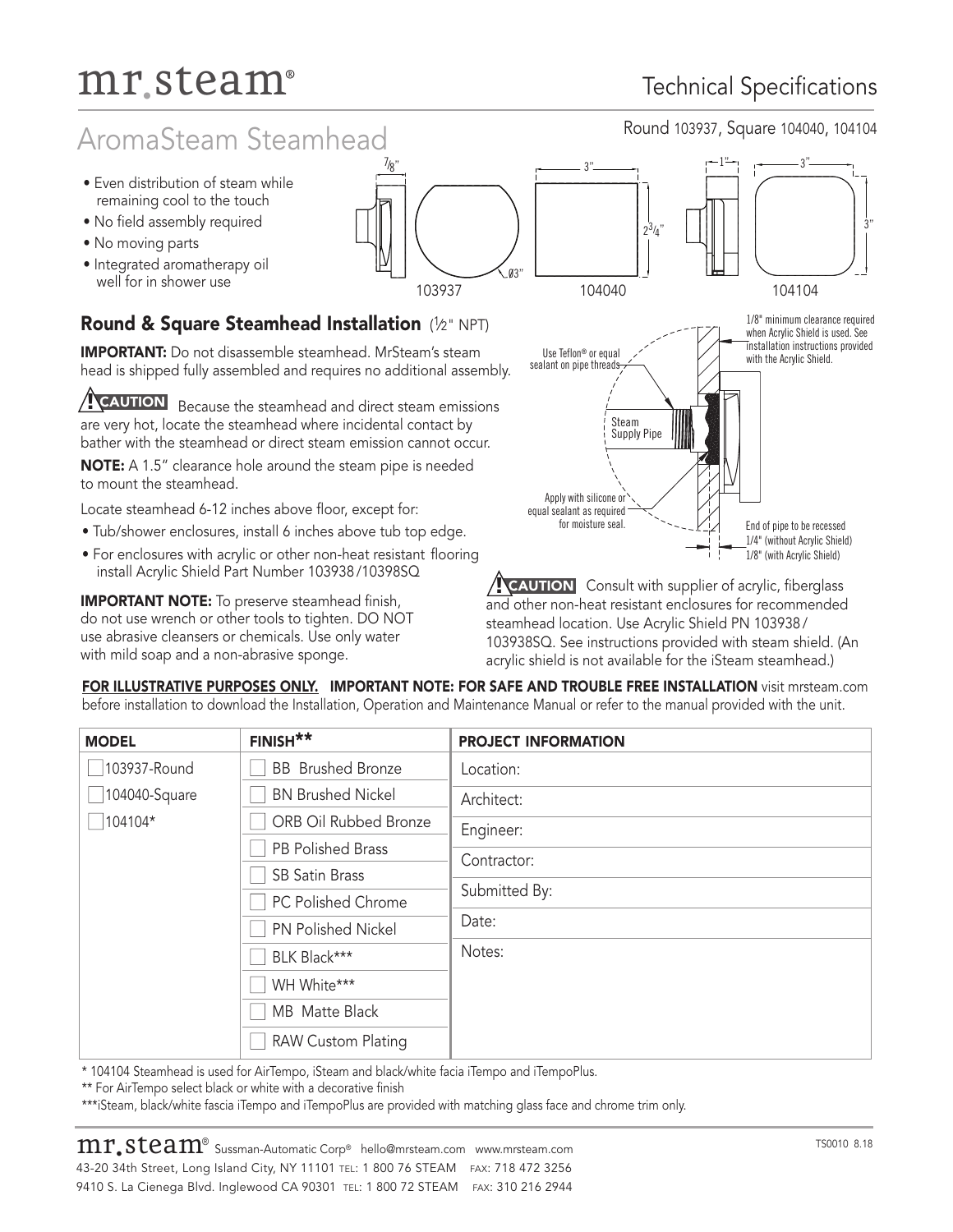## SteamLinx™

## **BOX CONTENT**

- SteamLinx Generator Module
- SteamLinx Router Module
- 6 foot Ethernet Cord
- Power Adapter

### **SteamLinx**

Introducing the latest Mobile Steam Room Technology, the SteamLinx Mobile System. SteamLinx allows for seamless control of essential steam room functionality using your smart phone or mobile device.

Included in all Dream & Butler Packages.

Works will all MrSteam Controls

App available for download from Google Play and the App Store





### **FOR ILLUSTRATIVE PURPOSES ONLY.**

**IMPORTANT NOTE: FOR SAFE AND TROUBLE FREE INSTALLATION** visit mrsteam.com before installation to download the Installation, Operation and Maintenance Manual or refer to the manual provided with the unit.

| <b>MODEL</b> | <b>PROJECT INFORMATION</b> |               |  |
|--------------|----------------------------|---------------|--|
| SteamLinx    | Location:                  | Contractor:   |  |
|              | Architect:                 | Submitted By: |  |
|              | Engineer:                  | Date:         |  |
| Notes:       |                            |               |  |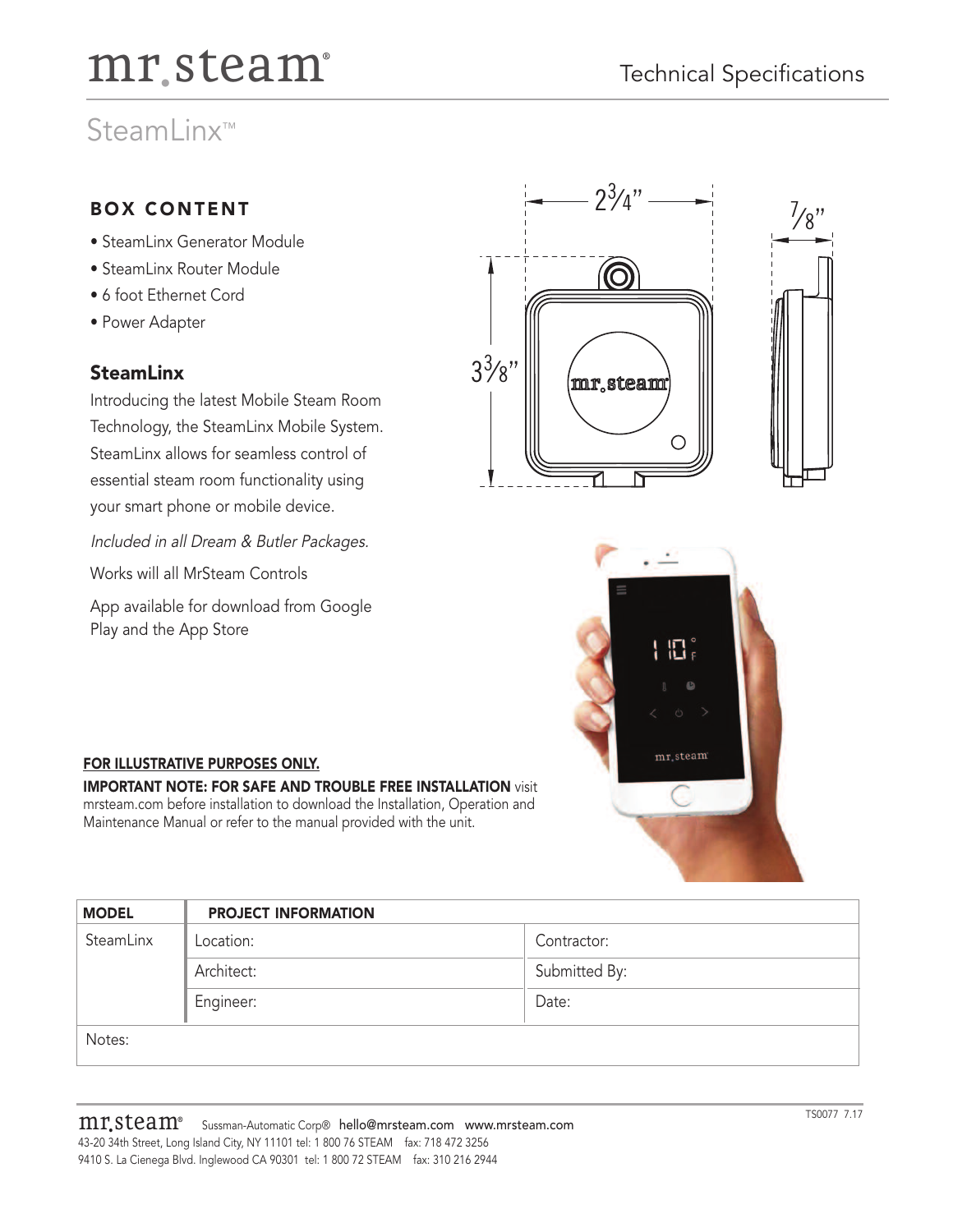## Linear Steam Head ®

- Quiet, even distribution of steam
- No field assembly required
- Finished Look
- 
- Aroma Feature

### Linear Steamhead Installation

( 3⁄4" NPT)

IMPORTANT: Do not disassemble steamhead. MrSteam's steamhead is shipped fully assembled and requires no additional assembly.

Locate steamhead 6-12 inches above floor, except for tub/shower enclosures; install 6 inches above tub top edge.

### **ACAUTIONS**

- Because the steamhead and direct steam emissions are very hot, locate the steamhead where incidental contact by bather with the steamhead or direct steam emission cannot occur.
- Linear Steam Head model 104480 is suitable for MrSteam generator models MS90– 400, MSSUPER1–3 and MX4-MX6.
- Two 104480 linear steamheads must be used for models MX4, 5 & 6.
- Using model 104480 for any steam generator model larger than the MX6, or for any non MrSteam brand generators may result in an improper installation or hazardous condition.
- For residential use only.
- Install in a upright orientation only. Installation in a any other orientation may concentrate the steam and result in excessive temperatures.
- No moving parts
- 
- 

## Technical Specifications



FOR ILLUSTRATIVE PURPOSES ONLY. IMPORTANT NOTE: FOR SAFE AND TROUBLE FREE INSTALLATION visit mrsteam.com before installation to download the Installation, Operation and Maintenance Manual or refer to the manual provided with the unit.

| <b>MODEL</b>                                           | <b>PROJECT INFORMATION</b> |               |
|--------------------------------------------------------|----------------------------|---------------|
| 104480 For MS90 - MSSUPER3                             | Location:                  | Contractor:   |
| Two required for MX4, MX5 and MX6.<br>OBB OBN OMB OORB | Architect:                 | Submitted By: |
| $QPB$ $QPC$ $QPN$ $QSB$                                | Engineer:                  | Date:         |
| Notes:                                                 |                            |               |

◈

## $\mathbf{m}$   $\mathbf{s}$  sussman-Automatic Corp® hello@mrsteam.com www.mrsteam.com example to the state of the SCO67 REV 6.20

43-20 34th Street, Long Island City, NY 11101 TEL: 1 800 76 STEAM 9410 S. La Cienega Blvd. Inglewood CA 90301 TEL: 1 800 72 STEAM

*(continue on next page)*